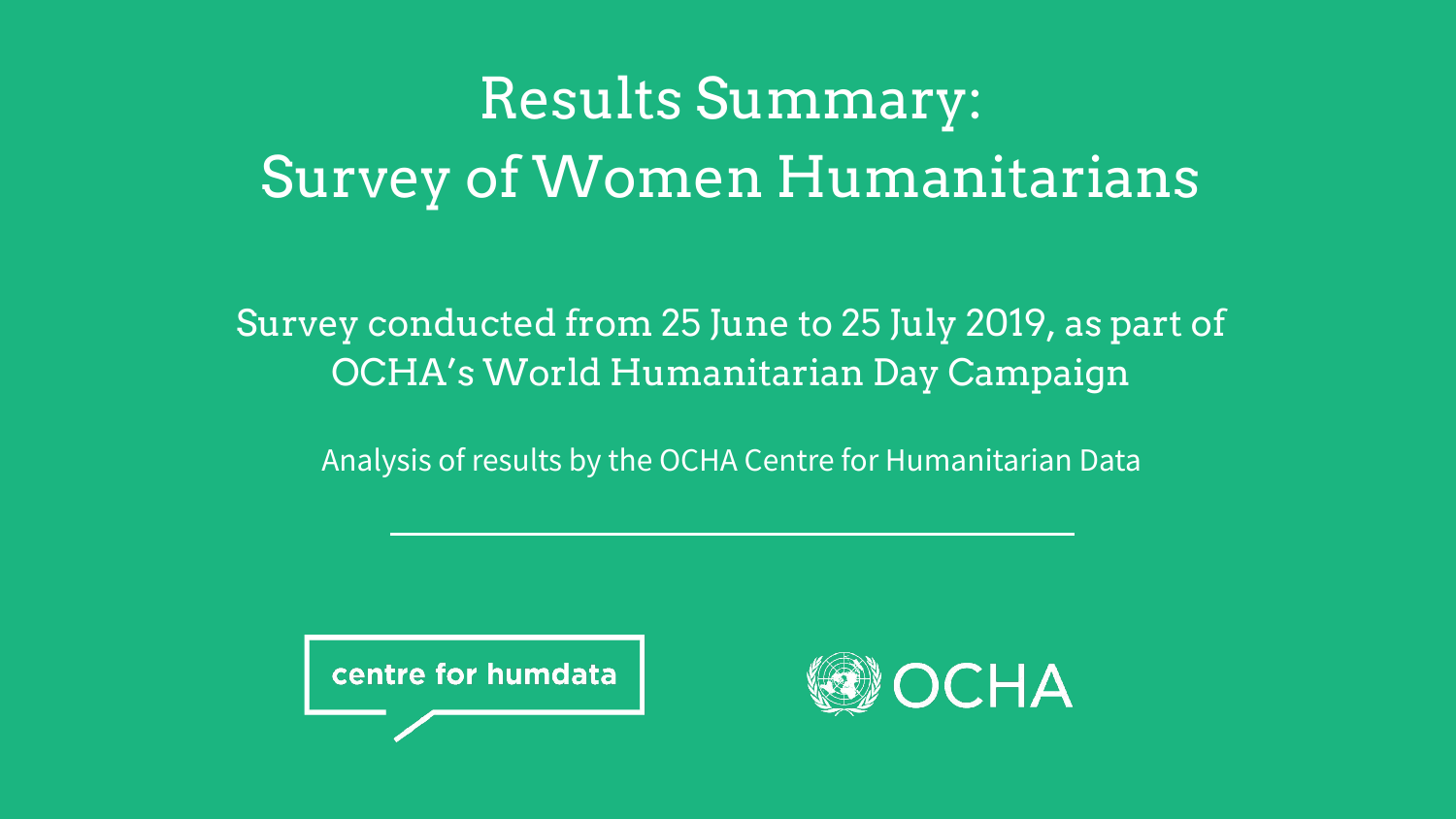## Survey information

- $\rightarrow$  Conducted from 25 June to 25 July 2019 to develop an understanding of women working in the humanitarian field and the challenges they face
- $\rightarrow$  Respondents were women humanitarians working at all levels and locations.
- $\rightarrow$  16 questions in total
- $\rightarrow$  1,027 responses received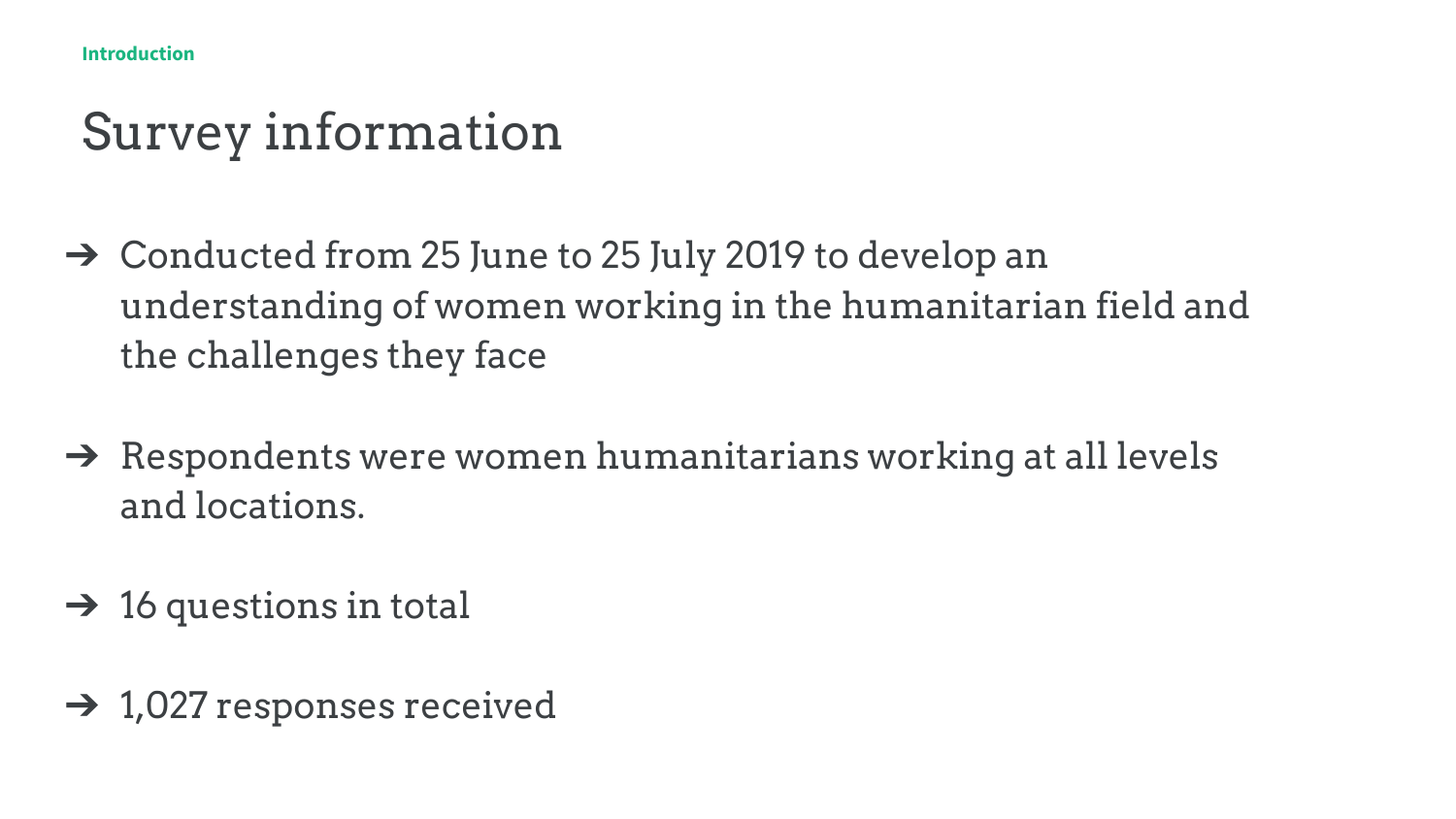### In which country are you based?



- Respondents were based across 115 countries (highlighted on map above)
- The most represented location of respondents was Democratic Republic of the Congo (9% of all respondents), followed by Greece (6%) and USA (5%)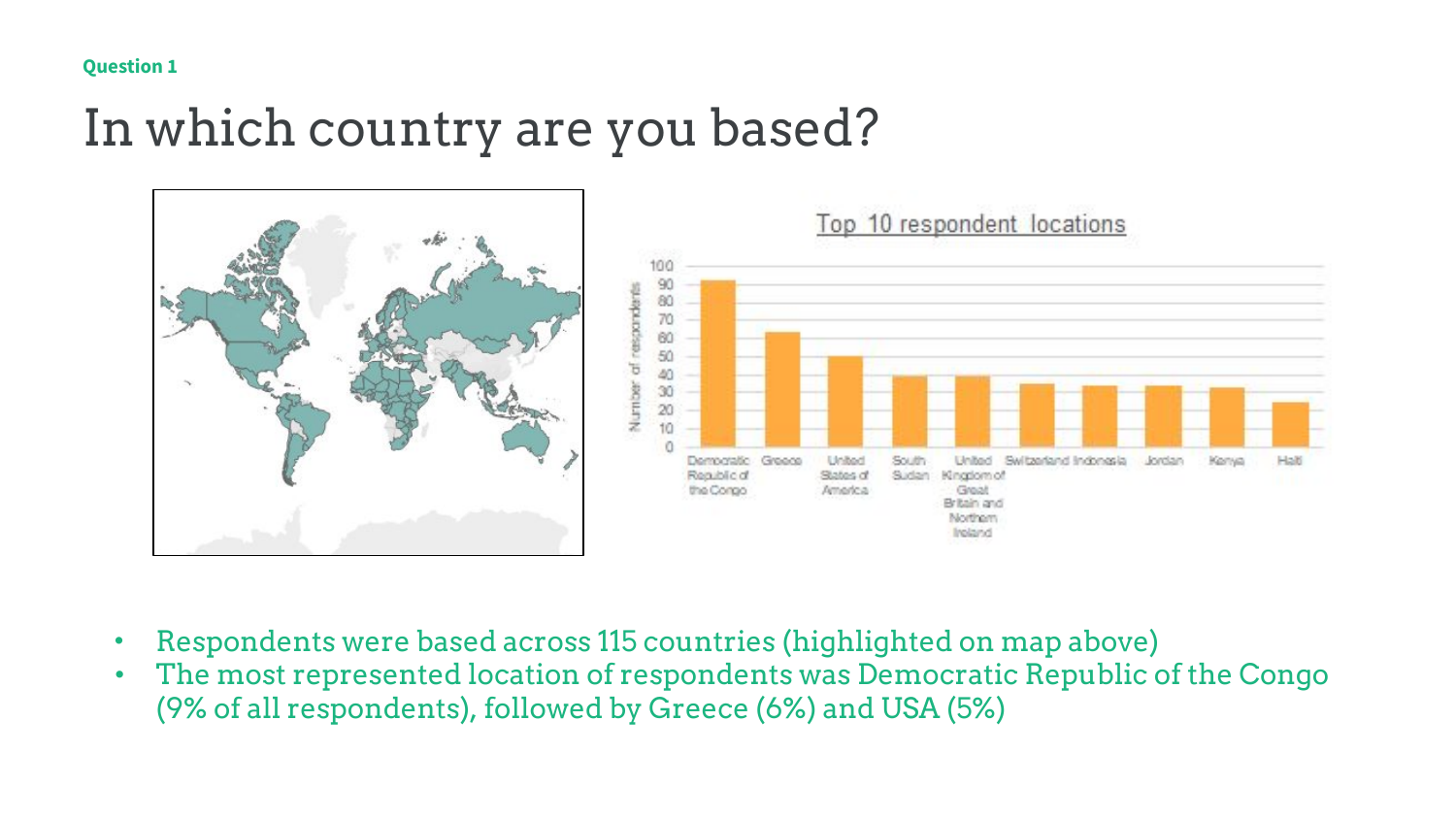### In which country were you born?



- Respondents were born across 128 countries (highlighted in map above)
- The most represented birth place in the survey was USA (9%), followed by UK (7%) and France (6%)
- 47% of respondents are based in the same country as where they were born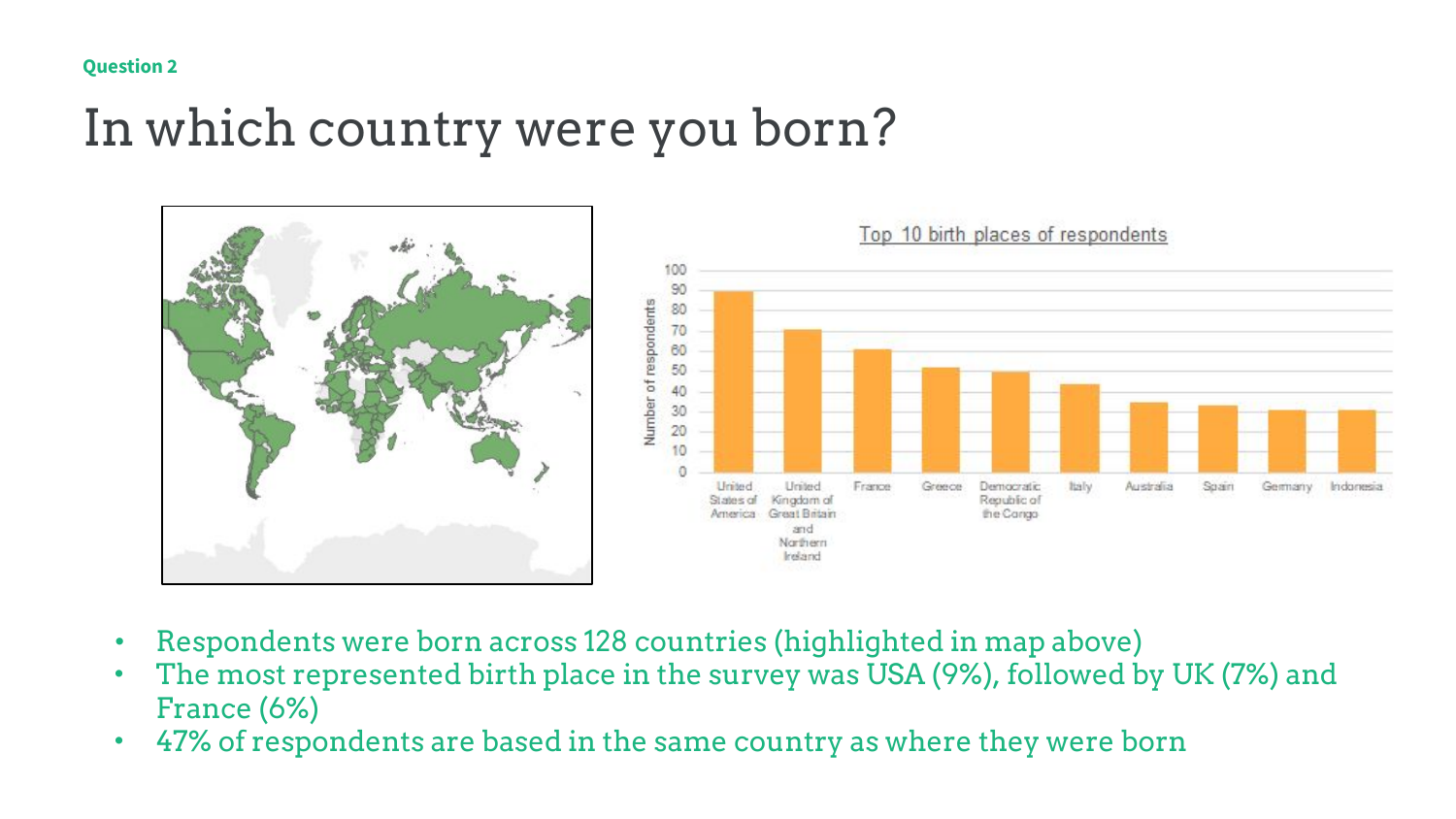### What is your age?



• The most represented age group in the survey response was 25-49 (87% of all respondents)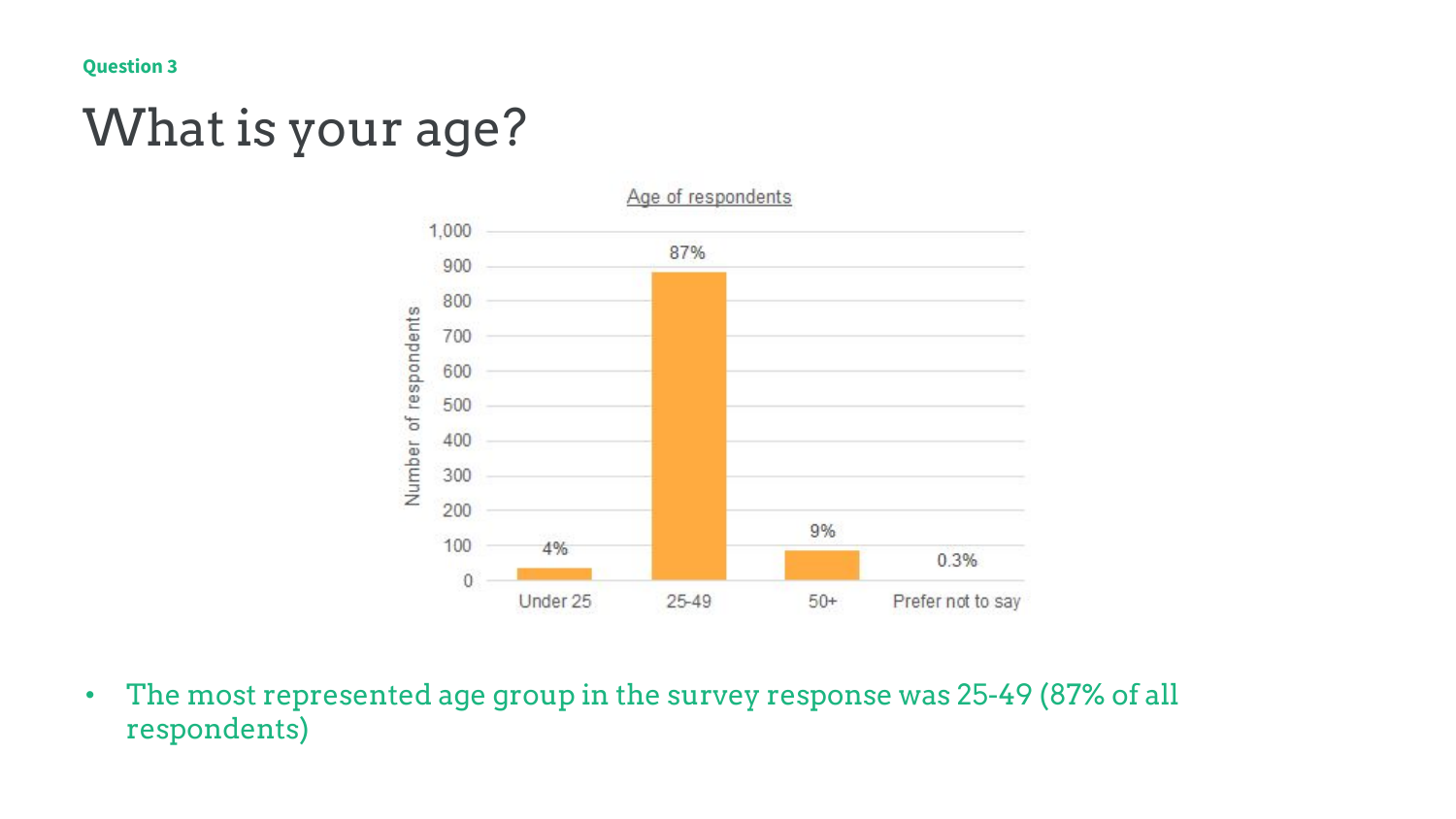### How many years have you worked in the humanitarian sector?



• The majority of respondents had worked in the humanitarian sector for 10 or less years (71%)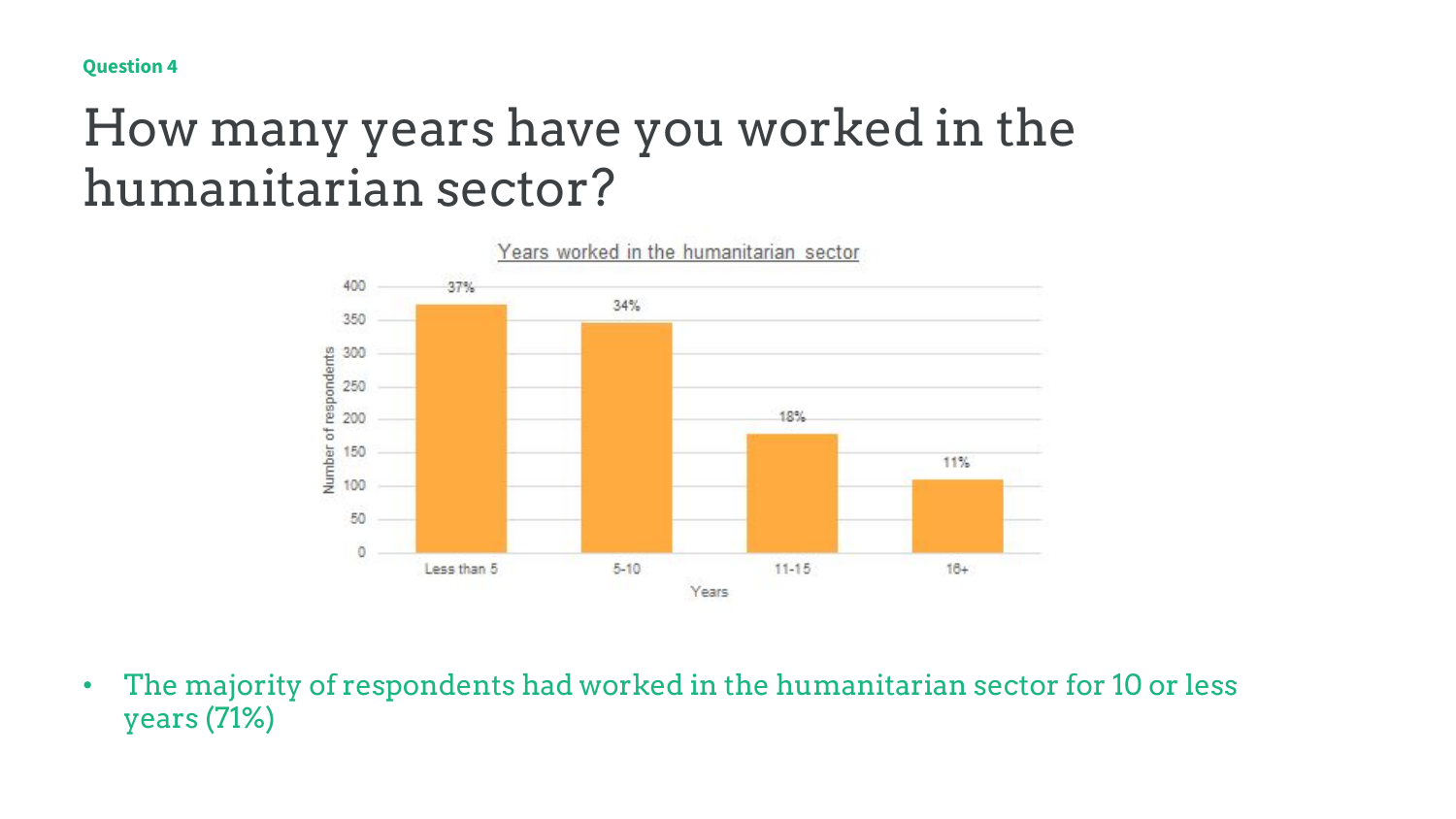### What type of organisation do you work for?



- Almost half of respondents worked for an international NGO
- A third worked for the United Nations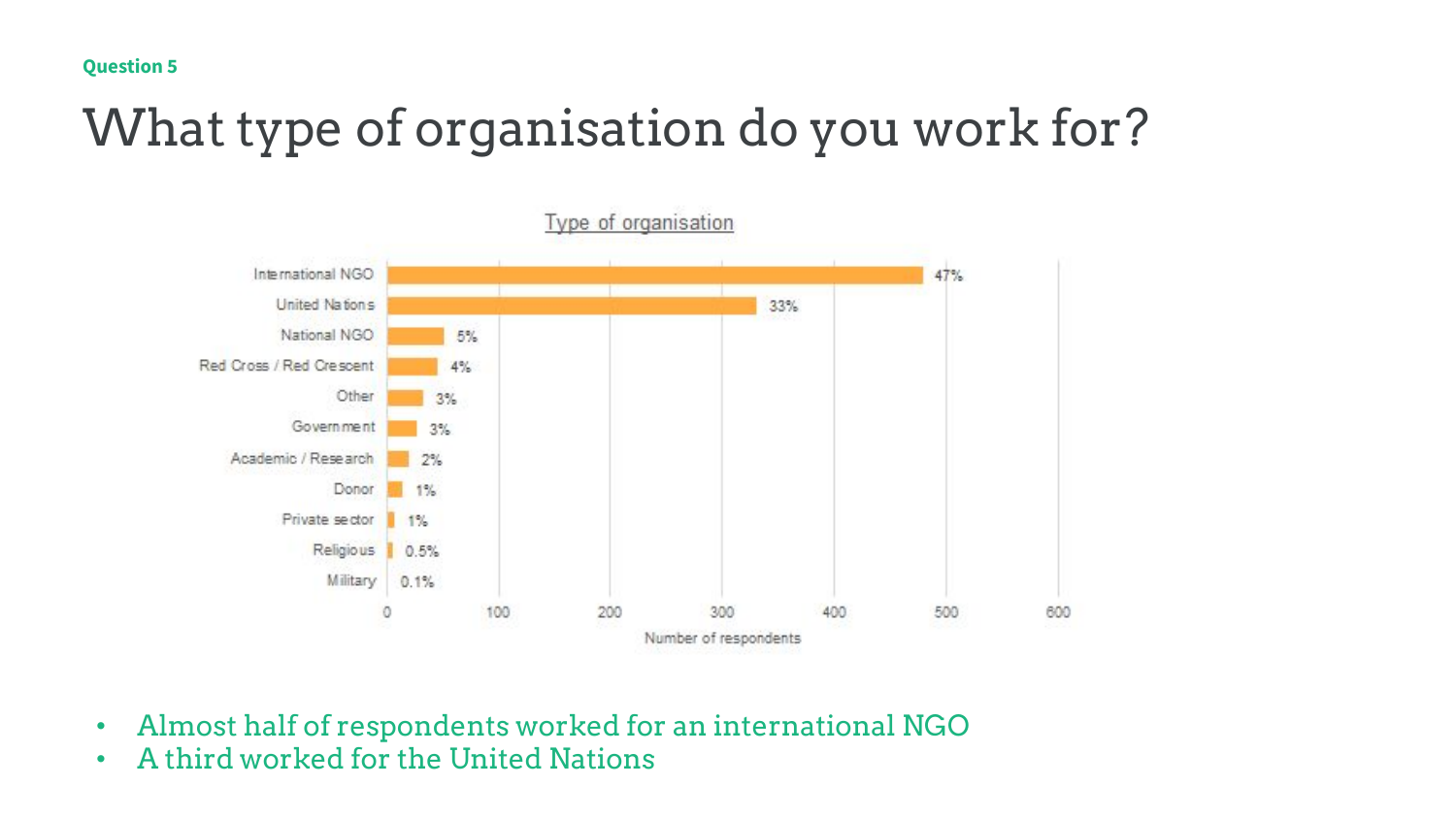### How would you describe your role?



• The most represented role was Programme/Project Management (31%)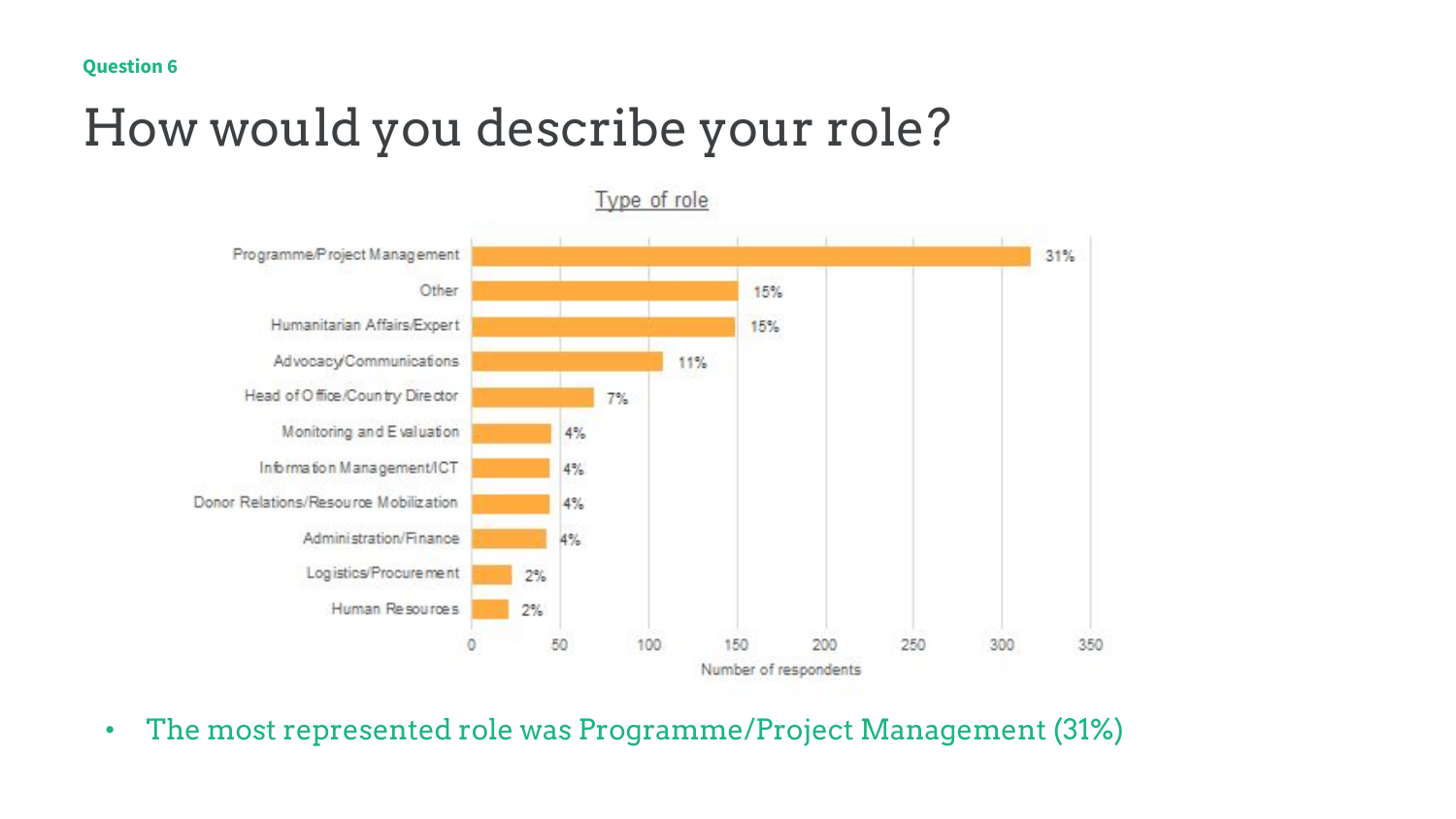### Do you identify as a person with disabilities?



- 5% of respondents identified as a person with disabilities
- Of those who identified as a person with disabilities, 46% said that they felt they received the support they need, 41% said that they did not\*

\*Includes only those who answered 'Yes' to previous question asking if they identified as having a disability, 13% answered 'not applicable'.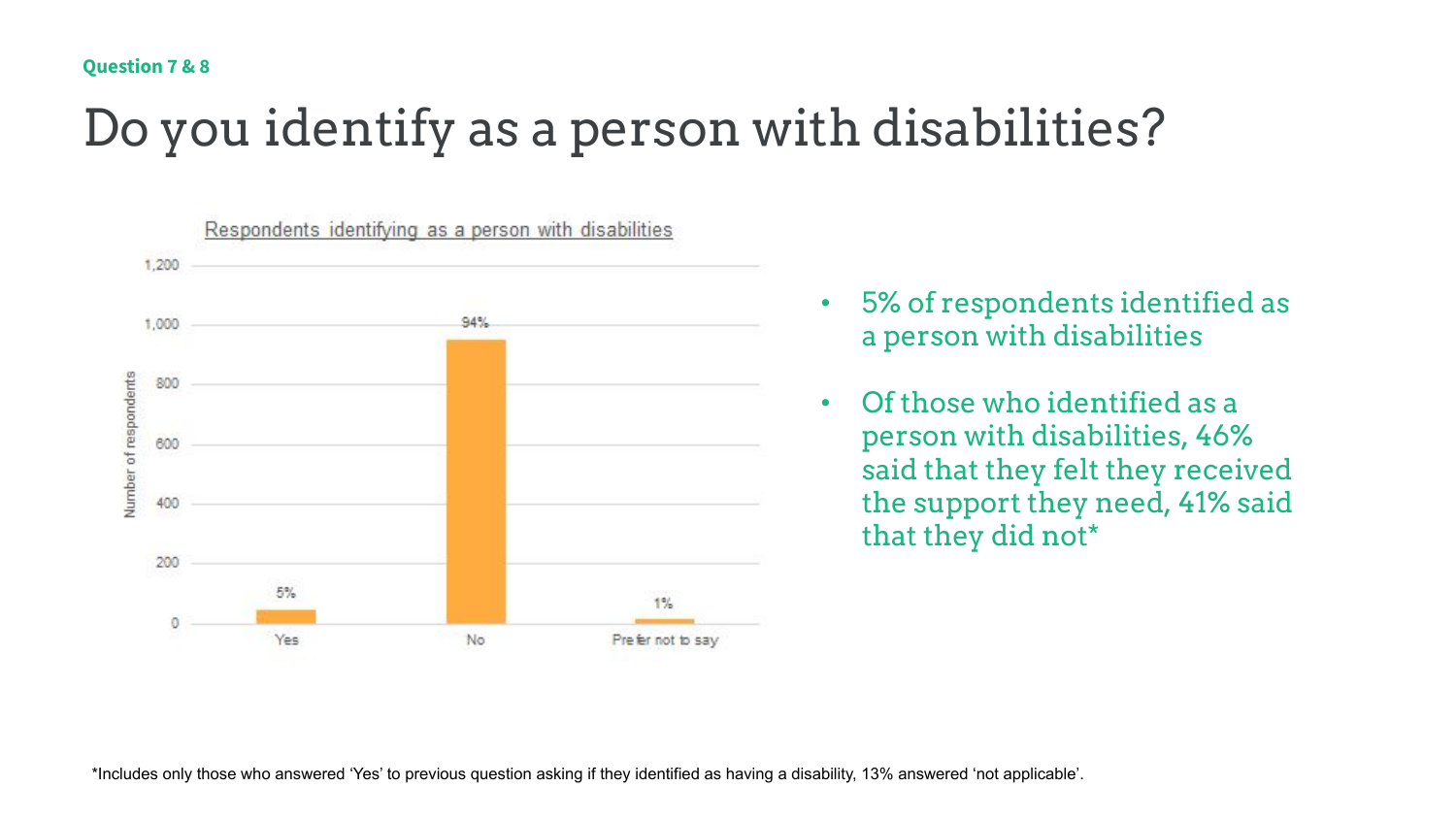### What made you decide to work in the humanitarian sector and what motivates you to keep going?

Desire to contribute to humanity Desire to help people Commitment to social justice Opportunity to use and develop your skills Desire to change the world To see the world and how people live Commitment to women's rights Because of a personal experience or incident The excitement of working in a crisis For financial reasons To have an adventure For religious reasons Other Social status



The top three reasons for working in the humanitarian sector were: **desire to contribute to humanity**  (selected by 65% of respondents), **desire to help people** (selected by 49% of respondents) and **commitment to social justice** (selected by 45% of respondents)

Number of respondents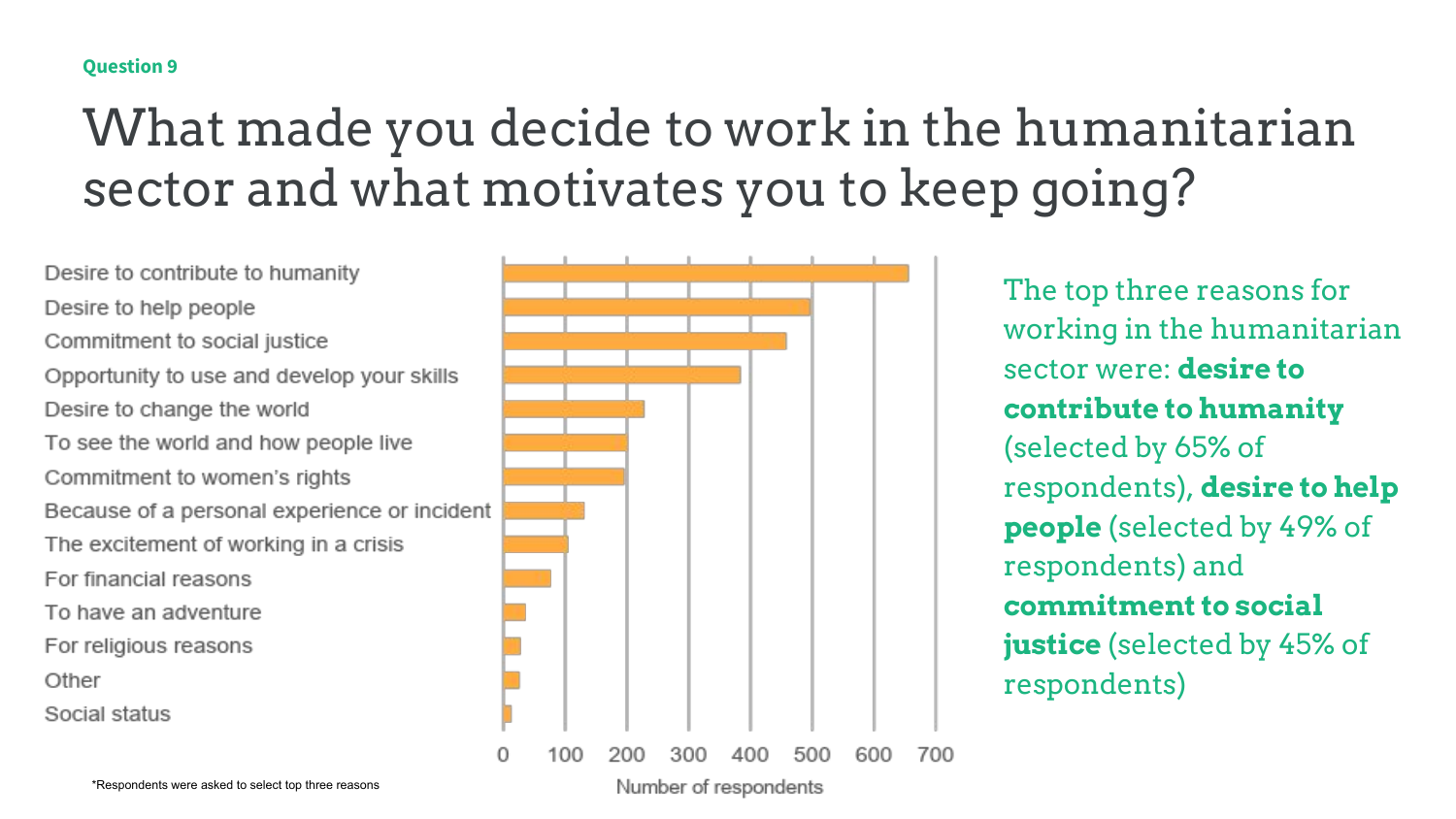### Which of the following do you see as the main challenge to working in the humanitarian sector?



The top three challenges for working in the humanitarian sector were: **achieving work-life balance** (selected by 76% of respondents), **unsupportive environment for women** (selected by 43% of respondents) and **lack of opportunities to advance**  (selected by 40% of respondents)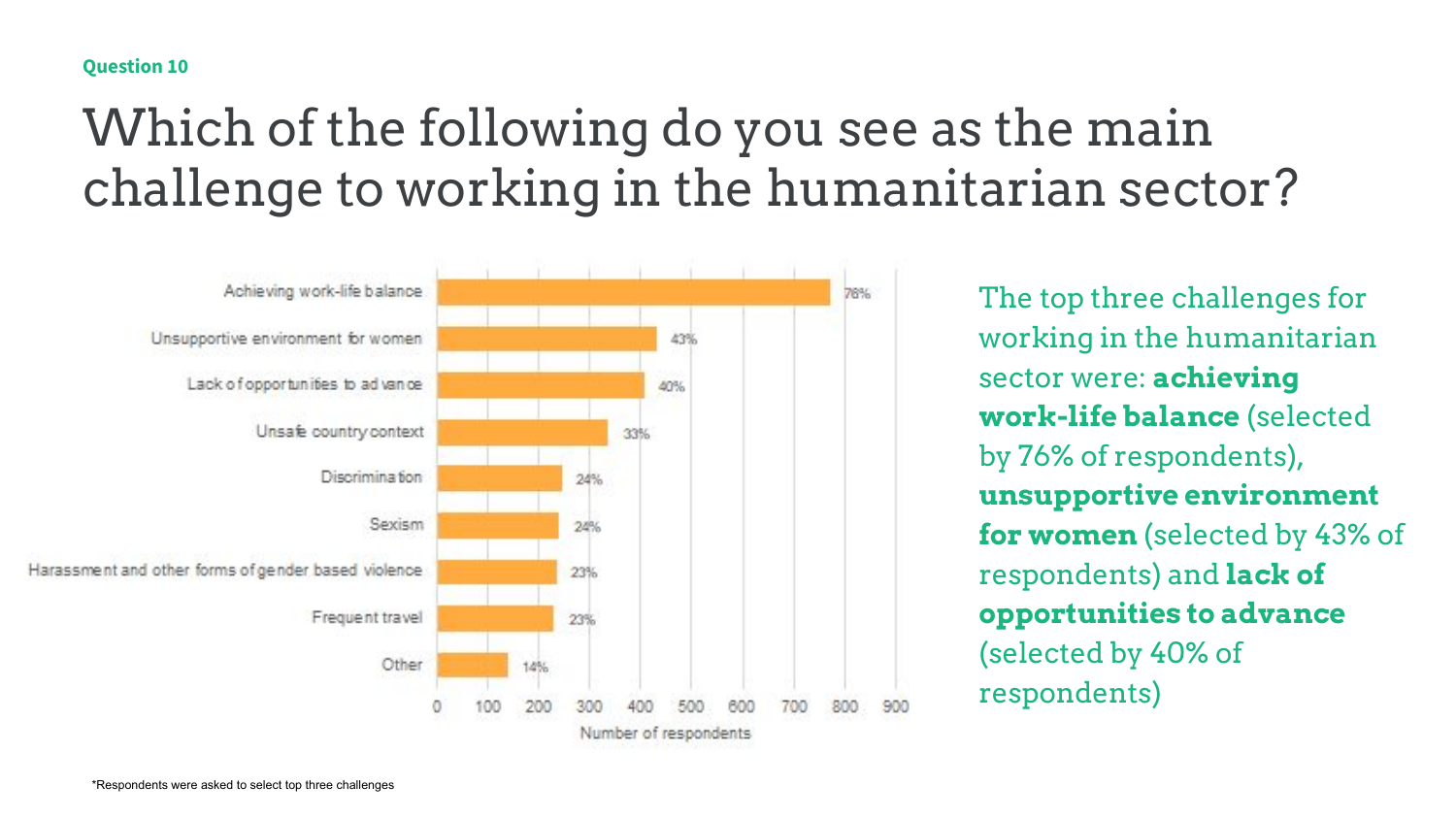### What do you think women bring to humanitarian action that is unique compared to male humanitarians?



Respondents said that the top three unique attributes women bring to humanitarian action were: ability to speak with **women from affected communities** (selected by 55% of respondents), **different perspectives due to gender** (selected by 40% of respondents) and a **different style of leadership** (selected by 36% of respondents)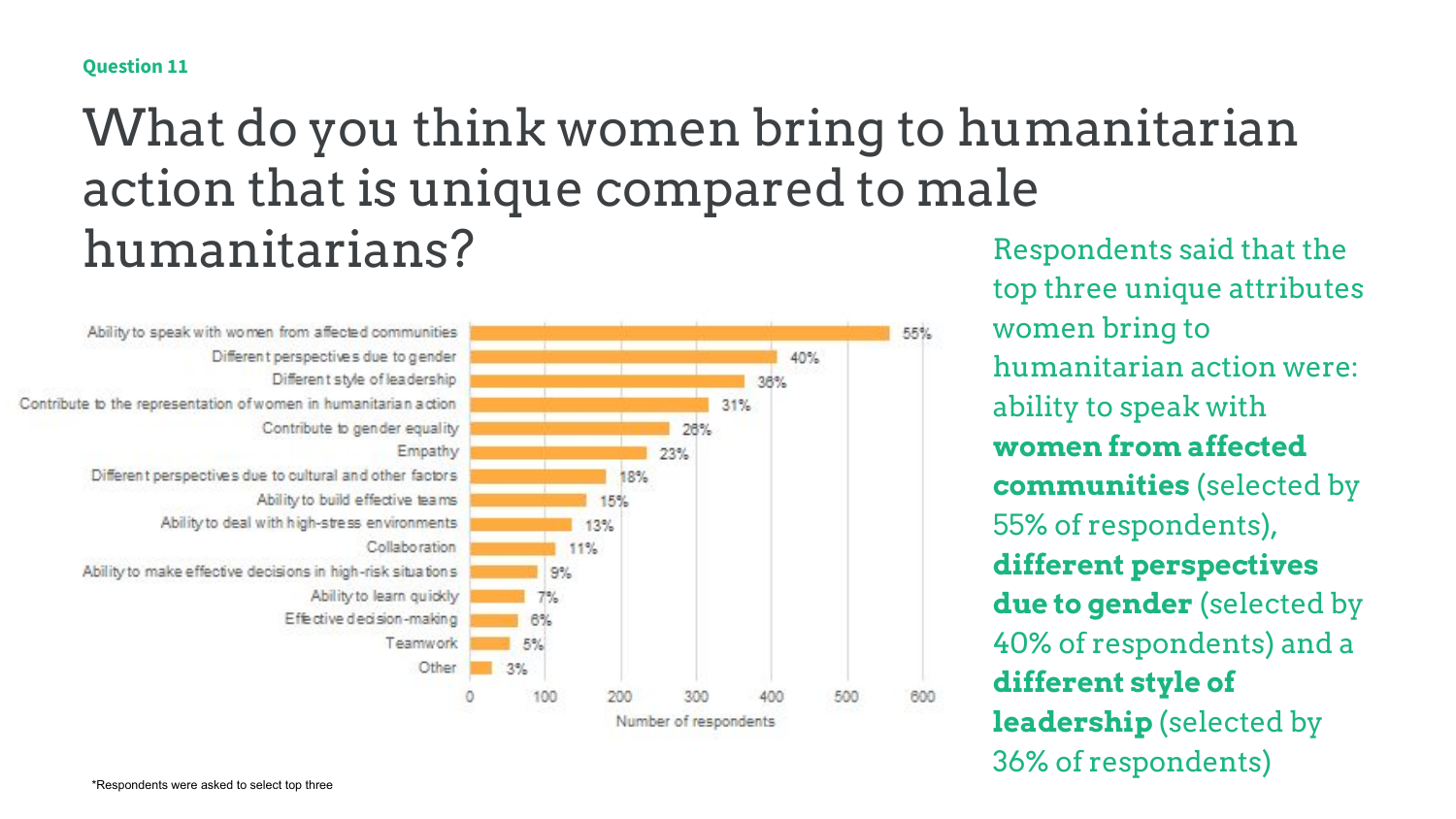#### **Question 12, 13 & 14**

### Respondents were asked to score the following on a scale of 1 – 5 (5 being highest)



• The weighted average score for how valued respondents felt by the people they were helping was **3.77**; for how valued they felt by their community, the average was **3.58**; for how valued they felt by their organisation, the average was **3.49**.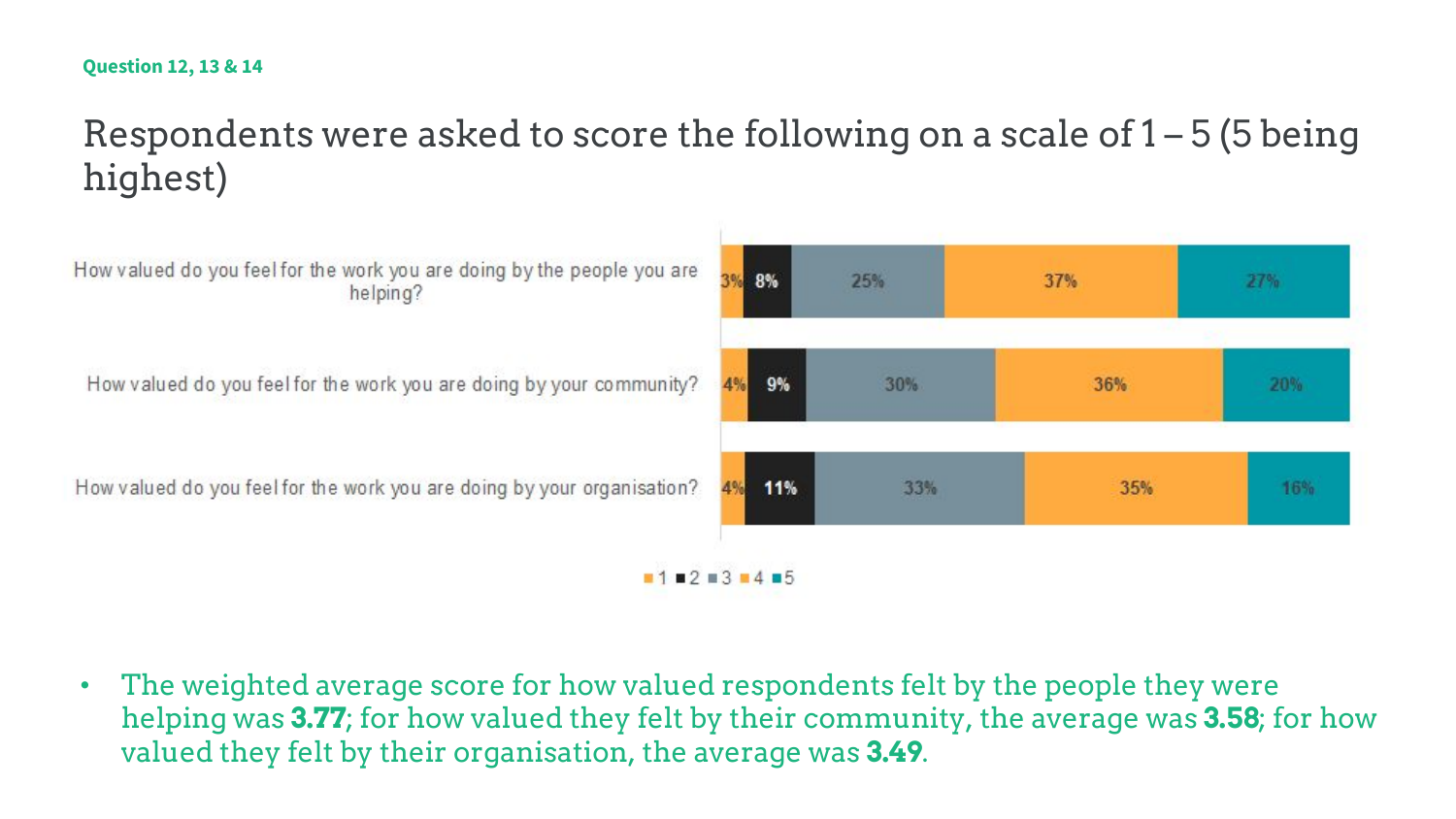### Are you planning on continuing to work in the humanitarian system?



• The majority of respondents said that they planned to continue working in the humanitarian system (78%)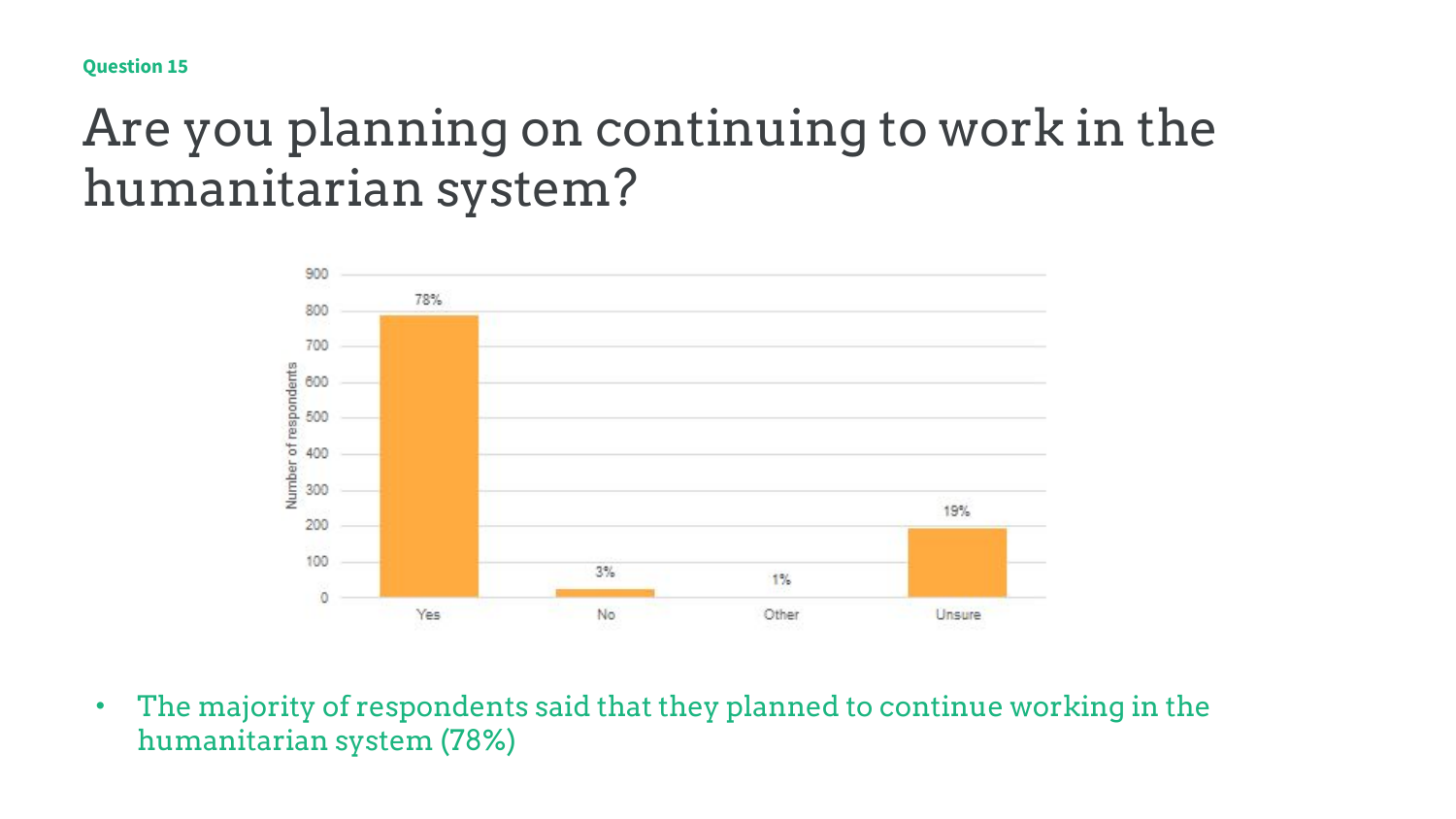What can everyone do to promote gender equality, as well as support and protect women humanitarians?

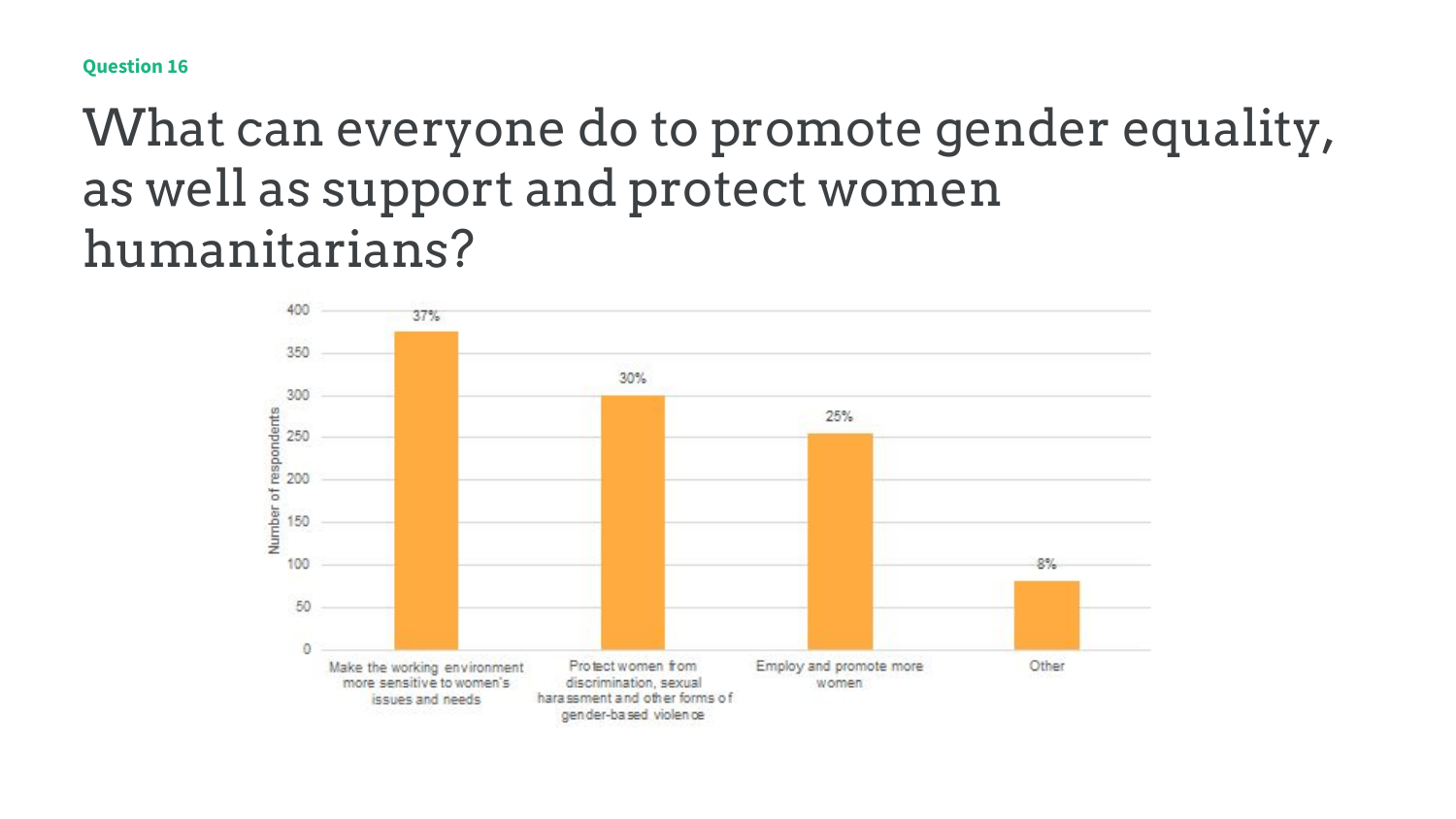### Key messages

The respondents of the survey in general said that:

- ➔ Women humanitarian's **desire to contribute to humanity** made them decide to work in the humanitarian sector and motivates them to keep going (65% of respondents).
- ➔ **Achieving work-life balance** is the main challenge to working in the humanitarian sector (76%).
- ➔ **The ability to speak to women from affected communities** is the main unique attribute women brought to humanitarian action compared to men (55%).
- ➔ A majority plan to **continue to work** in the humanitarian sector (78%).